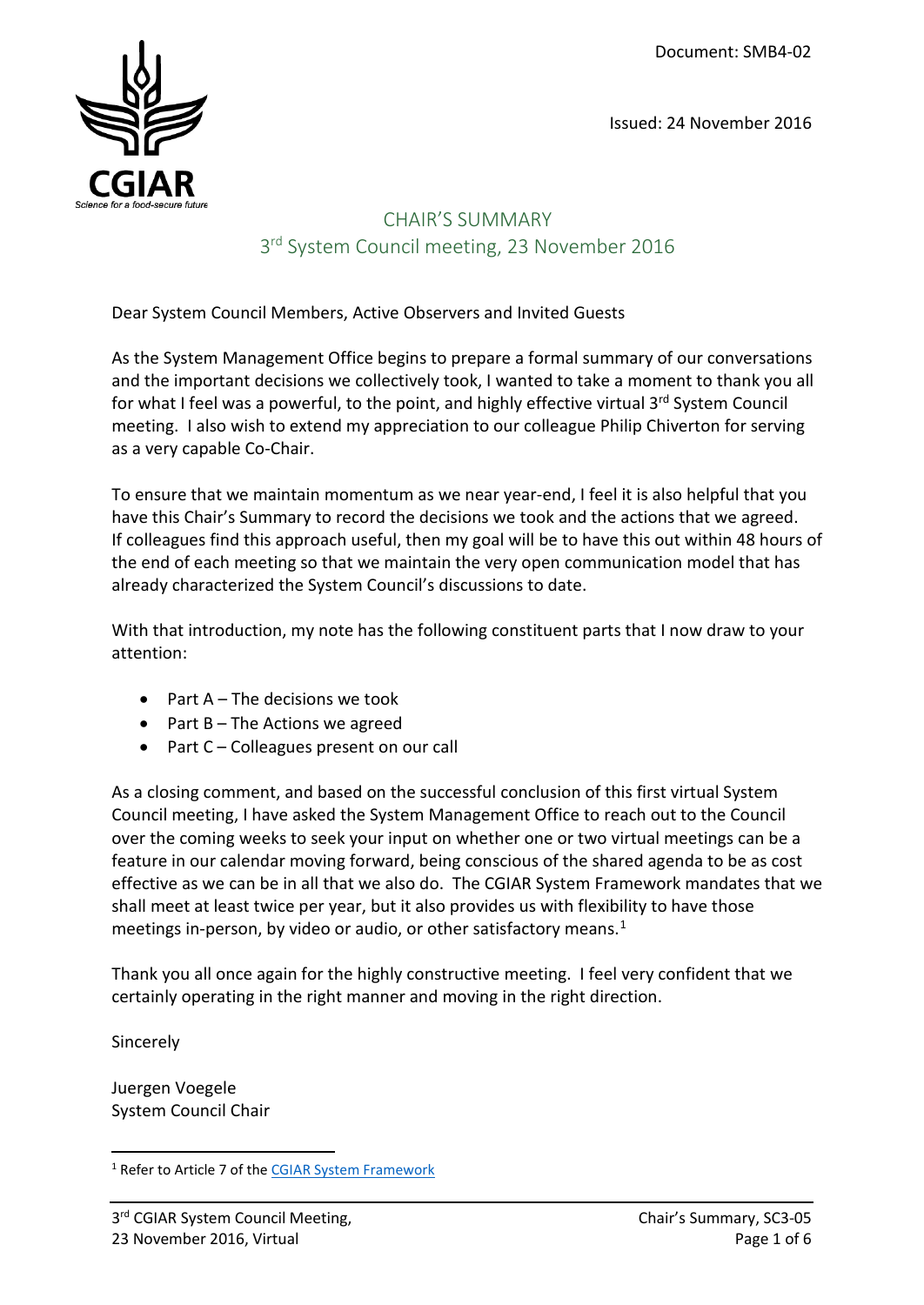# Part A - The decisions that we took

#### SC/M3/DP1: Meeting Co-Chair

The System Council elected Philip Chiverton, representative of Sweden, as the non-voting Co Chair for the meeting pursuant to Article 5.2 of the CGIAR System Framework ("Framework").

#### SC/M3/DP2: 2017 Window 1-2 Allocation of Funding for the 2017-2022 CGIAR Portfolio

The System Council approved, pursuant to Article 6.1.(s) of the CGIAR System Framework, for the 2017 calendar year, the allocation of US\$ 191.1 million W1-2 funds ("2017 W1-2 Allocation Amount") for the approved 2017-2022 CGIAR Portfolio, comprised of 11 CGIAR Research Programs ('CRPs') and 3 Platforms, which sum is allocated between the CRPs and Platforms as set out in table 1 below.

| Key                           |                                                   |                  |                                                                                                     |  |
|-------------------------------|---------------------------------------------------|------------------|-----------------------------------------------------------------------------------------------------|--|
|                               | 2017 W1-2 allocation<br>based on FAWG<br>proposal |                  | No W1-2 in 2017 for selected<br>Flagships <sup>*</sup><br>Reduced W1-2 for selected<br>flagships ** |  |
|                               | All<br><b>Funding</b><br><b>Sources</b>           | W1&2<br>(Note A) | Affected flagships                                                                                  |  |
| Excl FP3 ***<br>Fish          | 17.6                                              | 3.8              | $*$ FP2                                                                                             |  |
| <b>FTA</b>                    | 71.1                                              | 8.8              | $*$ FP2                                                                                             |  |
| Livestock                     | 37.3                                              | 14.0             | *FP3&FP5                                                                                            |  |
| Excl FP5 ***<br>Maize         | 65.6                                              | 11.3             |                                                                                                     |  |
| Rice                          | 78.3                                              | 16.1             | ** FP2 & FP3                                                                                        |  |
| <b>RTB</b>                    | 113.9                                             | 22.2             | <b>** FP5</b>                                                                                       |  |
| Wheat                         | 42.8                                              | 14.8             | ** FP1 & FP4                                                                                        |  |
| A4NH                          | 90.8                                              | 19.4             | ** FP1, FP4 & FP5                                                                                   |  |
| <b>CCAFS</b>                  | 56.9                                              | 20.8             | ** FP4                                                                                              |  |
| PIM                           | 92.3                                              | 18.3             | ** FP1, FP4 & FP5                                                                                   |  |
| <b>WLE</b>                    | 47.9                                              | 7.9              | * FP5                                                                                               |  |
| Genebanks                     | 31.6                                              | 24.9             |                                                                                                     |  |
| <b>Excellence in Breeding</b> | 10.0                                              | 2.0              |                                                                                                     |  |
| <b>Big Data Coordination</b>  | 6.7                                               | 6.7              |                                                                                                     |  |
|                               | Sub total                                         | 191.1            |                                                                                                     |  |
|                               |                                                   |                  | -2.6 Adjustment for OA/OD funds held                                                                |  |
|                               |                                                   |                  | -8.4 Balancing fund contribution                                                                    |  |
| Total anticipated new W1-2    | 762.8                                             | 180.1            |                                                                                                     |  |

#### *Table 1: System Council 23 November 2016 allocation decision for 2017 W1-2 funding*

Note A: The System Council's decision to not provide any W1-2 funding to the 5 affected flagships in 2017 (i.e. those identified with the symbol "\*" above) and to exclude two other flagships from the approved 2017 - 2022 CGIAR Portfolio for the present (i.e. those identified with "\*\*\*" above), was implemented with a proportional reduction also being made to the Management & Support Costs budget line for the 5 affected CRPs (Fish, FTA, Livestock, Maize, and WLE), thus giving rise to the individual CRP and Platform W1-2 totals for 2017 that are set out above. The 5 CRPs that were affected by the M&S reduction were not affected by the reductions recommended by the FAWG (as applied to those flagships identified with "\*\*" above).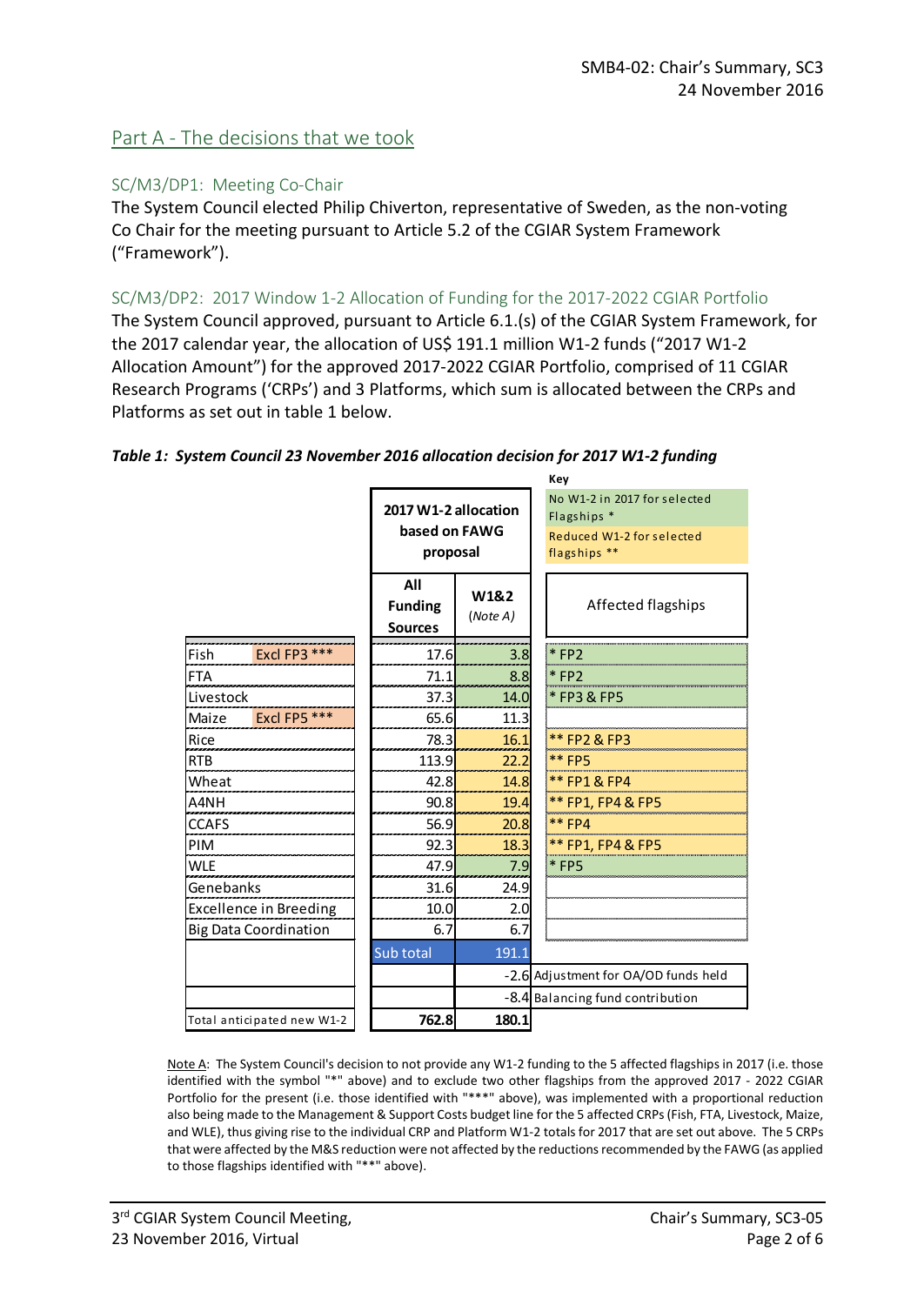#### SC/M3/DP3: Contribution of funding towards the 2017 W1-2 Allocation Amount

- 1. The System Council approved the use of US\$ 8.4 million of Window 1 funds from the CGIAR Balancing Fund as a contribution toward the 2017 W1-2 Allocation Amount.
- 2. The System Council noted that as a further contribution towards the 2017 W1-2 Allocation Amount, part of the financing for the 'CGIAR Big Data Coordination Platform' will be satisfied by the existing US\$ 2.6 million Window 1 resources that are available, comprising funds that were originally identified for the Open Access/ Open Data special initiatives grant, the work of which will continue in 2017 as part of the Big Data Coordination Platform.

#### SC/M2/DP4: 2017 annual work programs and budgets for CGIAR System entities

The System Council approved the 2017 annual work plans and budgets of CGIAR System entities and actions in the amount of US\$ 16.24 million as set out in meeting document [SC3-04.](http://cgiarweb.s3.amazonaws.com/wp-content/uploads/2016/11/SC3-04_2017-FundingSystemEntities_17Nov2016.pdf)

#### SC/M3/DP5: Mechanism for financing of System entity costs

The System Council approved the financing of the 2017 System entity costs through the continued application of the CGIAR System cost sharing percentage mechanism.

#### SC/M3/DP6: Managing residual CGIAR Fund Window 1 funding at end 2016

The System Council approved the disbursement to the System Organization and/or Centers of all unallocated Window 1 funds remaining in the CGIAR Fund as of 14 December 2016 as a pre-disbursement of funding to be used to support approved 2017 CGIAR Portfolio and System administrative costs.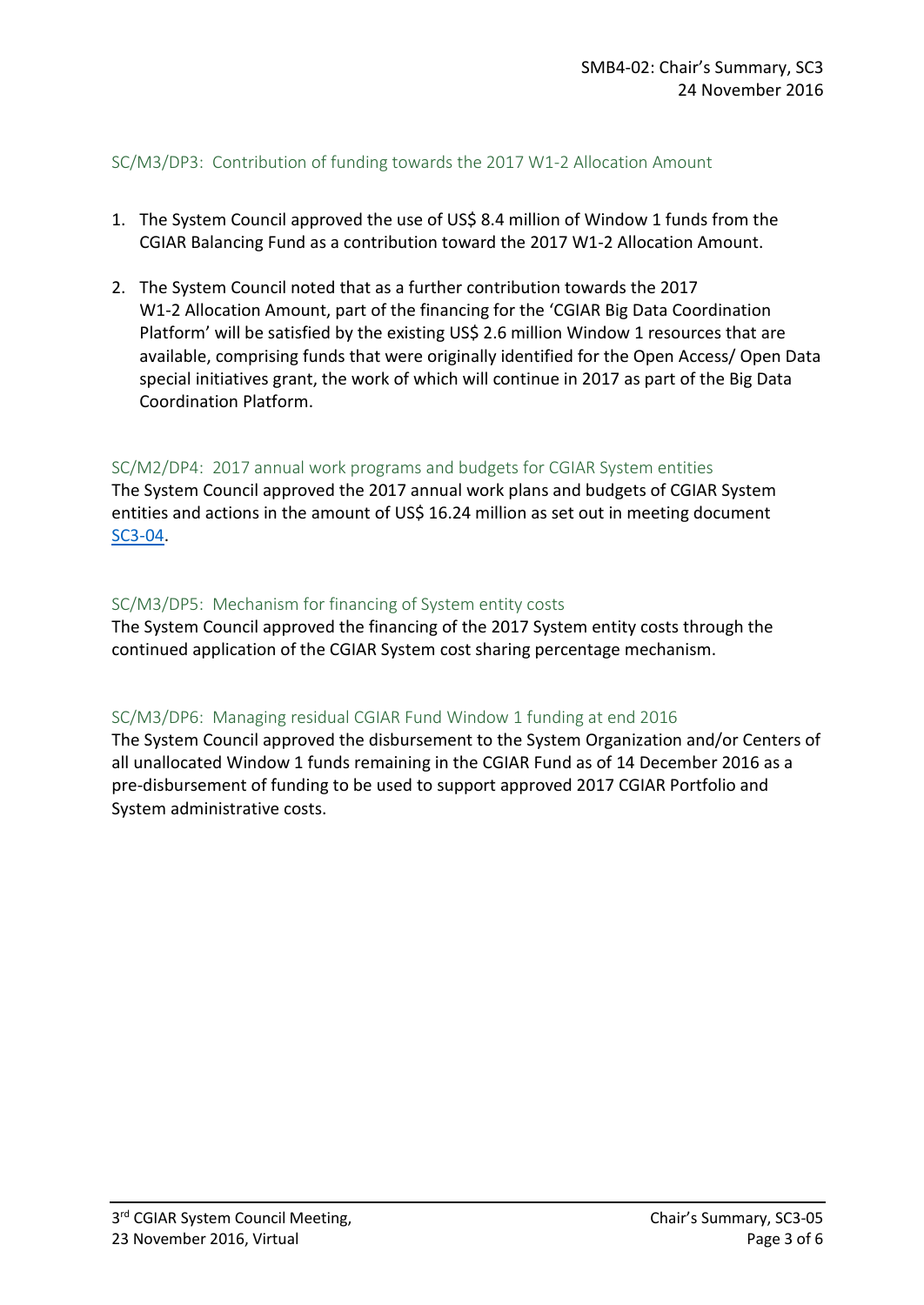# Part B - The actions we agreed

### SC/M3/AP1 – Genebanks and broader funding discussion

Recognizing the importance of the former Fund Council's decision at FC14 on funding the Genebanks, the System Management Office will put in motion a wider funding discussion amongst the System Council members (which includes the Genebanks decision, builds on the work done on the transition, and does not seek to reinvent the wheel). This work is to be overseen in due course by the System Council's Strategic Impact, Monitoring and Evaluation Committee.

#### SC/M3/AP2 – Establishing the Strategic Impact, Monitoring and Evaluation Committee

The System Management Office will support establishment of the System Council's Strategic Impact, Monitoring and Evaluation Committee (as contemplated by Article 8.2(a) of the CGIAR System Framework), building on the work that has been done to date by the Fund Effectiveness Working Group, and seeking System Council endorsement of the Terms of Reference as soon as possible, in order that the committee can take up its key role.

#### SC/M3/AP3 – Update on developing the CGIAR System performance management framework

The System Management Office will provide an action plan update on the progress of the development of a comprehensive performance management framework, to be provided virtually in the coming months.

#### SC/M3/AP4 – System Council meeting modalities

The System Management Office will review the modalities of System Council operations and present options for the System Council to consider, with the view to potentially meeting virtually on one or two occasions each year, in addition to one in-person meeting each year.

#### SC/M3/AP5 – Interim support to breeding and crop productivity elements for the drylands

The USA will lead a conversation with relevant players and actors amongst the Centers and Funders on what could be done as an interim process, notionally for a one-year transition period through to end-2017, and provide an update to the System Council by 31 January 2017.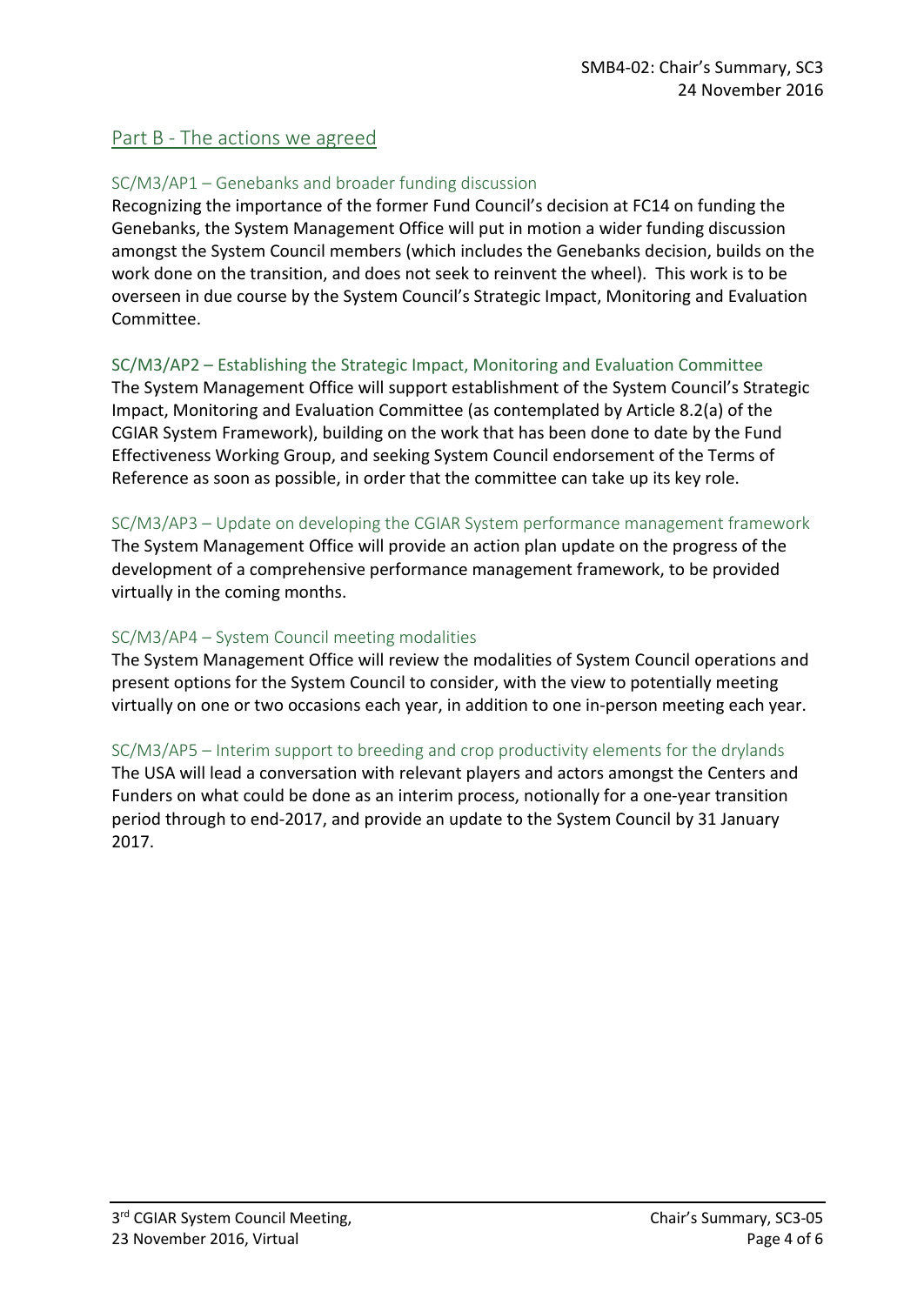# Part C – Colleagues present on our call

| Meeting leadership |
|--------------------|
|                    |

Juergen Voegele (System Council Chair)

Philip Chiverton; Sweden (Co-Chair, 3rd System Council meeting)

*\*Indicates that the Member/Active Observer is being represented at the meeting by the alternate or a delegated representative.*

| <b>System Council Voting Members</b>                            | System Council Member<br>Representative | System Council Member Alternates<br>& Other Delegation Members |  |
|-----------------------------------------------------------------|-----------------------------------------|----------------------------------------------------------------|--|
| Australia                                                       | Andrew Campbell                         | Mellissa Wood                                                  |  |
| Bill & Melinda Gates Foundation                                 | Tony Cavalieri*                         |                                                                |  |
| Canada                                                          | Christophe Kadji*                       | Roxanne Robert                                                 |  |
| East Asia & Pacific                                             | CHINA: Feng Dongxin                     | CHINA: Zhai Lin;<br>CHINA: Huang Dandan                        |  |
| <b>European Commission</b>                                      | <b>Bernard Rey</b>                      | Roberto Aparicio-Martin                                        |  |
| Germany and Belgium                                             | Stefan Schmitz                          | Michel Bernhardt                                               |  |
| Japan                                                           | Masashi Takizawa*                       | Norihito Kanamori                                              |  |
| Netherlands                                                     | Marcel Beukeboom                        | Melle Leenstra                                                 |  |
| Norway                                                          | Daniel van Gilst                        |                                                                |  |
| South Asia                                                      | <b>INDIA: Chhabilendra Roul</b>         |                                                                |  |
| Sweden                                                          | Served as meeting co-Chair              | Renée Ankarfjaerd                                              |  |
| Switzerland                                                     | Michel Evéquoz                          |                                                                |  |
| United Kingdom                                                  | Alan Tollervey                          |                                                                |  |
| <b>USA</b>                                                      | <b>Rob Bertram</b>                      | Eric Witte;<br><b>Tom Moritz</b>                               |  |
| West Asia & North Africa                                        | TURKEY: Turgut Orman*                   |                                                                |  |
| <b>World Bank</b>                                               | Mark Cackler                            | Irina Klytchnikova                                             |  |
| Non-voting Ex-officio members                                   | Member                                  | Alternate                                                      |  |
| Interim Chair, System Management Board                          | Martin Kropff                           |                                                                |  |
| Executive Director,<br>System Management Organization           | <b>Elwyn Grainger-Jones</b>             |                                                                |  |
| Center Representative 1                                         | Rodney Cooke **                         |                                                                |  |
| Center Representative 2<br>(and System Management Board Member) | Jimmy Smith **                          |                                                                |  |
| FAO                                                             | Samy Gaiji*                             |                                                                |  |
| ** Interim appointment for July - December 2016                 |                                         |                                                                |  |